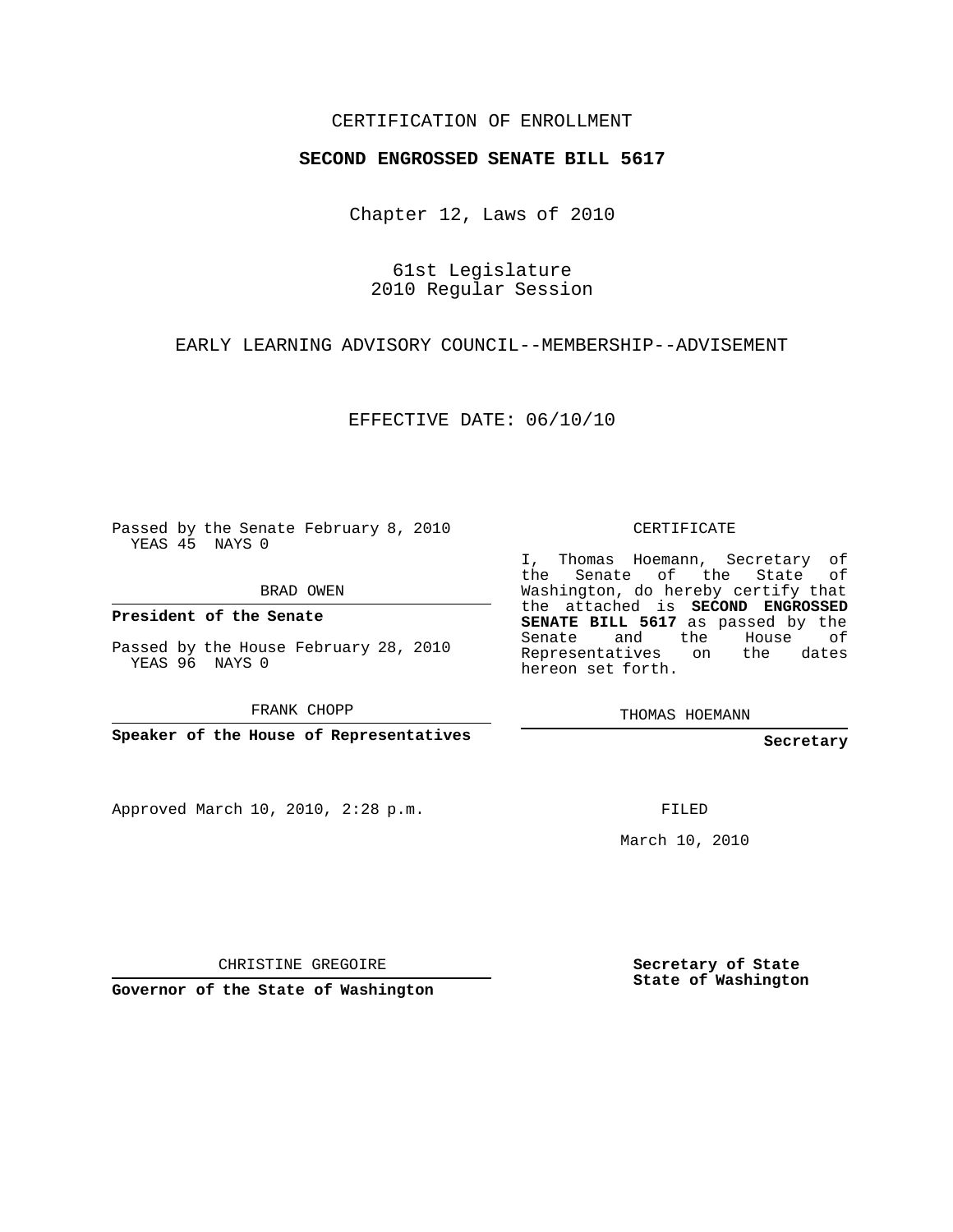# **SECOND ENGROSSED SENATE BILL 5617** \_\_\_\_\_\_\_\_\_\_\_\_\_\_\_\_\_\_\_\_\_\_\_\_\_\_\_\_\_\_\_\_\_\_\_\_\_\_\_\_\_\_\_\_\_

\_\_\_\_\_\_\_\_\_\_\_\_\_\_\_\_\_\_\_\_\_\_\_\_\_\_\_\_\_\_\_\_\_\_\_\_\_\_\_\_\_\_\_\_\_

Passed Legislature - 2010 Regular Session

## **State of Washington 61st Legislature 2010 Regular Session**

**By** Senators Kauffman and McAuliffe

Read first time 01/27/09. Referred to Committee on Early Learning & K-12 Education.

 1 AN ACT Relating to the early learning advisory council; and 2 amending RCW 43.215.090.

3 BE IT ENACTED BY THE LEGISLATURE OF THE STATE OF WASHINGTON:

 4 **Sec. 1.** RCW 43.215.090 and 2007 c 394 s 3 are each amended to read 5 as follows:

 6 (1) The early learning advisory council is established to advise 7 the department on statewide early learning ((<del>community needs and</del> 8 progress)) issues that would build a comprehensive system of quality 9 early learning programs and services for Washington's children and 10 families by assessing needs and the availability of services, aligning 11 resources, developing plans for data collection and professional 12 development of early childhood educators, and establishing key 13 performance measures.

14 (2) The council shall work in conjunction with the department to 15 develop a statewide early learning plan that ((<del>crosses systems and</del> 16 sectors to promote)) guides the department in promoting alignment of 17 private and public sector actions, objectives, and resources, and ( $\epsilon$ 18 ensure)) ensuring school readiness.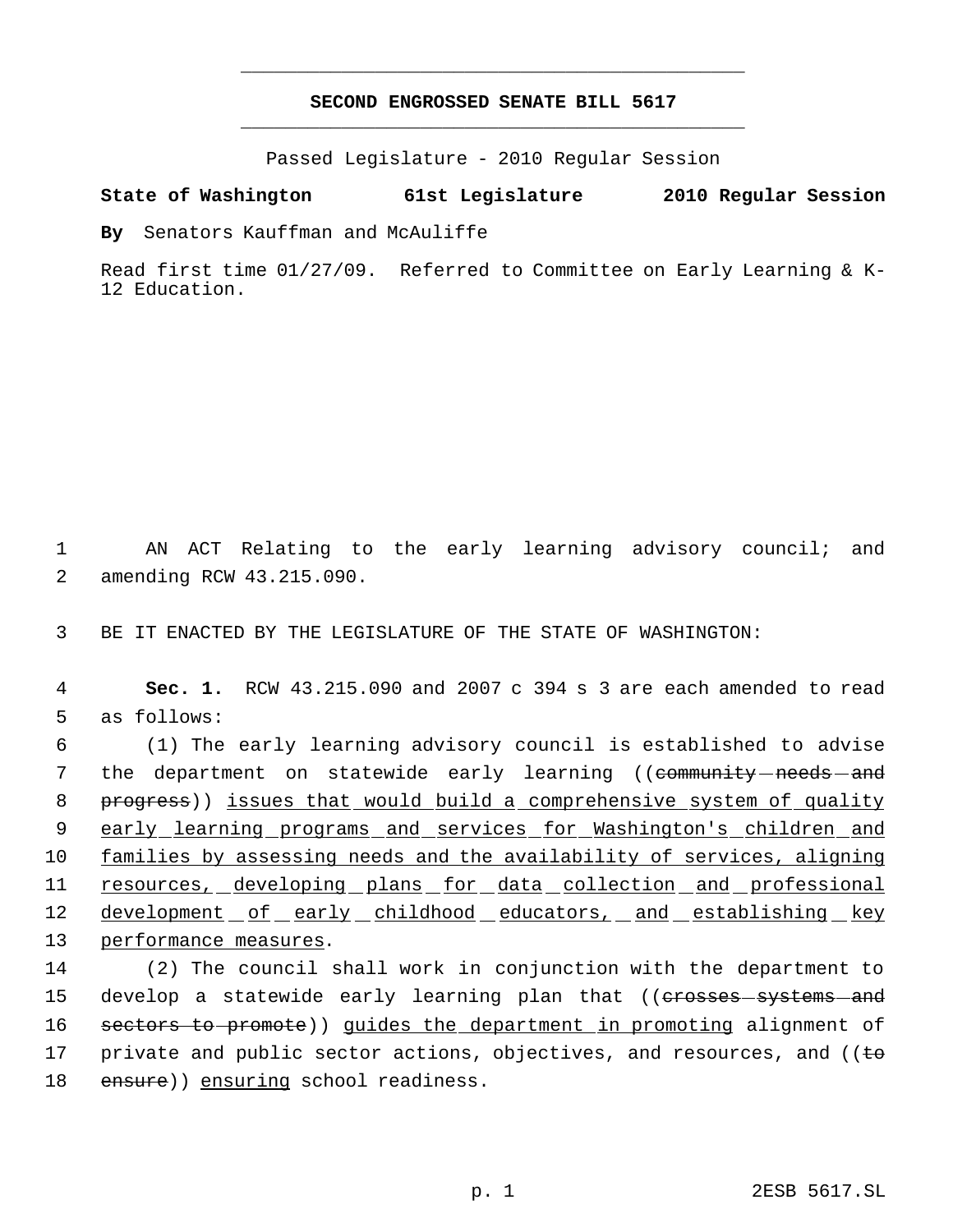(3) The council shall include diverse, statewide representation from public, nonprofit, and for-profit entities. Its membership shall reflect regional, racial, and cultural diversity to adequately represent the needs of all children and families in the state.

 (4) Councilmembers shall serve two-year terms. However, to stagger the terms of the council, the initial appointments for twelve of the members shall be for one year. Once the initial one-year to two-year terms expire, all subsequent terms shall be for two years, with the terms expiring on June 30th of the applicable year. The terms shall be staggered in such a way that, where possible, the terms of members representing a specific group do not expire simultaneously.

12 (5) The council shall consist of not more than ((twenty-five)) 13 twenty-three members, as follows:

 (a) The governor shall appoint at least one representative from each of the following: The department, the office of financial management, the department of social and health services, the department of health, the higher education coordinating board, and the state board for community and technical colleges;

 (b) One representative from the office of the superintendent of public instruction, to be appointed by the superintendent of public instruction;

22 (c) The governor shall appoint ((at least)) seven leaders in early childhood education, with at least one representative with experience 24 or expertise in each of the  $\frac{1}{2}$  areas such as the following (( $\frac{1}{2}$ ): Children with disabilities, the K-12 system, family day care providers, and child care centers;

 (d) Two members of the house of representatives, one from each caucus, and two members of the senate, one from each caucus, to be appointed by the speaker of the house of representatives and the president of the senate, respectively;

 (e) Two parents, one of whom serves on the department's parent advisory council, to be appointed by the governor;

33 (f) ((Two)) One representative((s)) of the private-public partnership created in RCW 43.215.070, to be appointed by the partnership board;

 (g) One representative designated by sovereign tribal governments; and